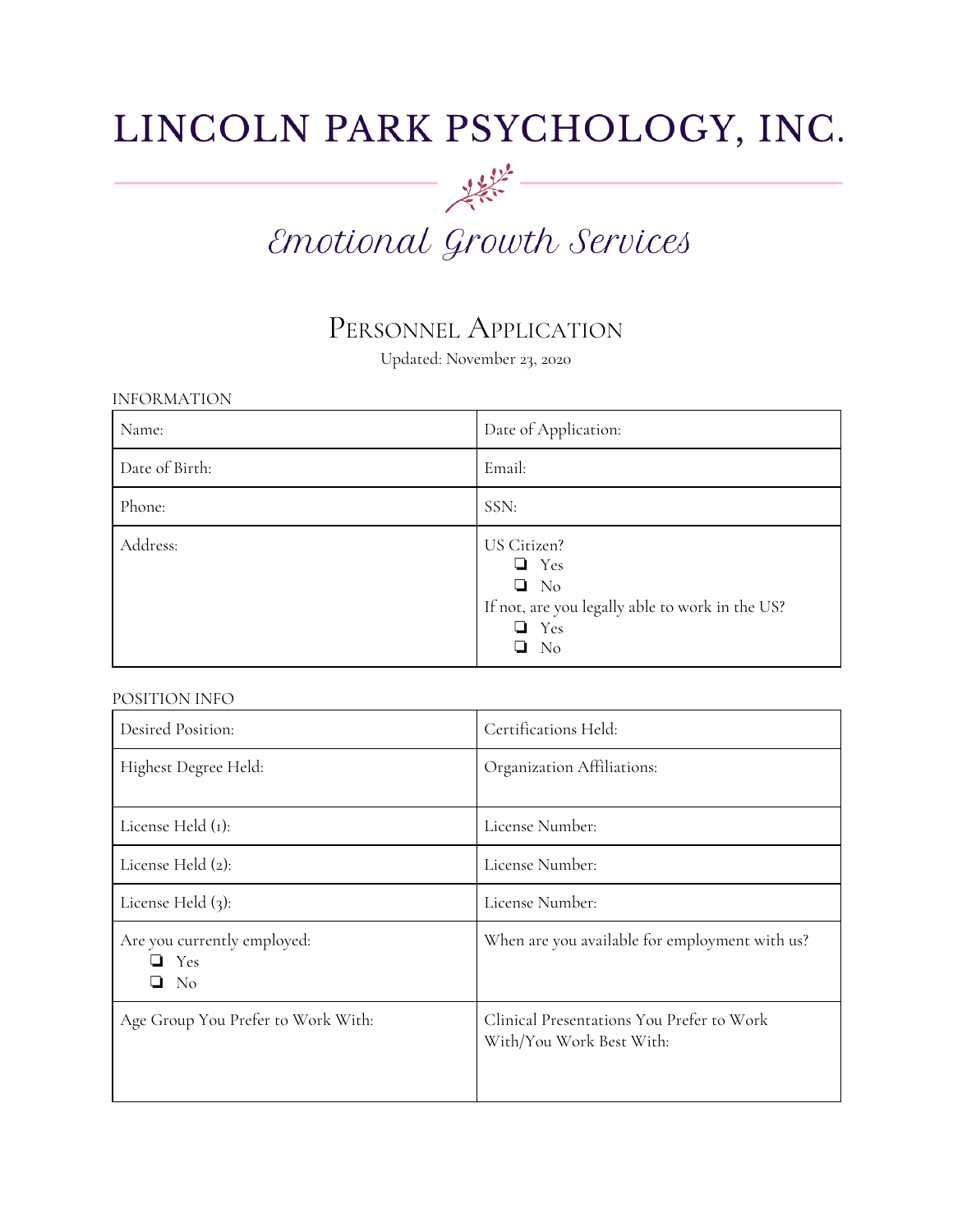| Skills/Competencies/Strengths: |  |
|--------------------------------|--|
|                                |  |

What brought you to apply for this position within Lincoln Park Psychology, Inc?:

\_\_\_\_\_\_\_\_\_\_\_\_\_\_\_\_\_\_\_\_\_\_\_\_\_\_\_\_\_\_\_\_\_\_\_\_\_\_\_\_\_\_\_\_\_\_\_\_\_\_\_\_\_\_\_\_\_\_\_\_\_\_\_\_\_\_\_\_\_\_\_\_\_\_\_\_\_\_\_\_\_\_\_\_\_\_\_\_\_\_\_\_ \_\_\_\_\_\_\_\_\_\_\_\_\_\_\_\_\_\_\_\_\_\_\_\_\_\_\_\_\_\_\_\_\_\_\_\_\_\_\_\_\_\_\_\_\_\_\_\_\_\_\_\_\_\_\_\_\_\_\_\_\_\_\_\_\_\_\_\_\_\_\_\_\_\_\_\_\_\_\_\_\_\_\_\_\_\_\_\_\_\_\_\_ \_\_\_\_\_\_\_\_\_\_\_\_\_\_\_\_\_\_\_\_\_\_\_\_\_\_\_\_\_\_\_\_\_\_\_\_\_\_\_\_\_\_\_\_\_\_\_\_\_\_\_\_\_\_\_\_\_\_\_\_\_\_\_\_\_\_\_\_\_\_\_\_\_\_\_\_\_\_\_\_\_\_\_\_\_\_\_\_\_\_\_\_

\_\_\_\_\_\_\_\_\_\_\_\_\_\_\_\_\_\_\_\_\_\_\_\_\_\_\_\_\_\_\_\_\_\_\_\_\_\_\_\_\_\_\_\_\_\_\_\_\_\_\_\_\_\_\_\_\_\_\_\_\_\_\_\_\_\_\_\_\_\_\_\_\_\_\_\_\_\_\_\_\_\_\_\_\_\_\_\_\_\_\_\_

What do you believe you can contribute to Lincoln Park Psychology based on who you are, and your unique abilities and experiences?:

\_\_\_\_\_\_\_\_\_\_\_\_\_\_\_\_\_\_\_\_\_\_\_\_\_\_\_\_\_\_\_\_\_\_\_\_\_\_\_\_\_\_\_\_\_\_\_\_\_\_\_\_\_\_\_\_\_\_\_\_\_\_\_\_\_\_\_\_\_\_\_\_\_\_\_\_\_\_\_\_\_\_\_\_\_\_\_\_\_\_\_\_ \_\_\_\_\_\_\_\_\_\_\_\_\_\_\_\_\_\_\_\_\_\_\_\_\_\_\_\_\_\_\_\_\_\_\_\_\_\_\_\_\_\_\_\_\_\_\_\_\_\_\_\_\_\_\_\_\_\_\_\_\_\_\_\_\_\_\_\_\_\_\_\_\_\_\_\_\_\_\_\_\_\_\_\_\_\_\_\_\_\_\_\_ \_\_\_\_\_\_\_\_\_\_\_\_\_\_\_\_\_\_\_\_\_\_\_\_\_\_\_\_\_\_\_\_\_\_\_\_\_\_\_\_\_\_\_\_\_\_\_\_\_\_\_\_\_\_\_\_\_\_\_\_\_\_\_\_\_\_\_\_\_\_\_\_\_\_\_\_\_\_\_\_\_\_\_\_\_\_\_\_\_\_\_\_ \_\_\_\_\_\_\_\_\_\_\_\_\_\_\_\_\_\_\_\_\_\_\_\_\_\_\_\_\_\_\_\_\_\_\_\_\_\_\_\_\_\_\_\_\_\_\_\_\_\_\_\_\_\_\_\_\_\_\_\_\_\_\_\_\_\_\_\_\_\_\_\_\_\_\_\_\_\_\_\_\_\_\_\_\_\_\_\_\_\_\_\_

Have you ever been convicted of a criminal offense other than a minor traffic violation?: □ YES □ NO

If yes, please explain: \_\_\_\_\_\_\_\_\_\_\_\_\_\_\_\_\_\_\_\_\_\_\_\_\_\_\_\_\_\_\_\_\_\_\_\_\_\_\_\_\_\_\_\_\_\_\_\_\_\_\_\_\_\_\_\_\_\_\_\_\_\_\_\_\_\_\_\_\_\_\_\_\_\_

\_\_\_\_\_\_\_\_\_\_\_\_\_\_\_\_\_\_\_\_\_\_\_\_\_\_\_\_\_\_\_\_\_\_\_\_\_\_\_\_\_\_\_\_\_\_\_\_\_\_\_\_\_\_\_\_\_\_\_\_\_\_\_\_\_\_\_\_\_\_\_\_\_\_\_\_\_\_\_\_\_\_\_\_\_\_\_\_\_\_\_\_

Have you ever been convicted of sexual abuse, physical abuse or neglect of a minor?:  $\Box$  YES  $\Box$  NO

If yes, please explain: \_\_\_\_\_\_\_\_\_\_\_\_\_\_\_\_\_\_\_\_\_\_\_\_\_\_\_\_\_\_\_\_\_\_\_\_\_\_\_\_\_\_\_\_\_\_\_\_\_\_\_\_\_\_\_\_\_\_\_\_\_\_\_\_\_\_\_\_\_\_\_\_\_\_

\_\_\_\_\_\_\_\_\_\_\_\_\_\_\_\_\_\_\_\_\_\_\_\_\_\_\_\_\_\_\_\_\_\_\_\_\_\_\_\_\_\_\_\_\_\_\_\_\_\_\_\_\_\_\_\_\_\_\_\_\_\_\_\_\_\_\_\_\_\_\_\_\_\_\_\_\_\_\_\_\_\_\_\_\_\_\_\_\_\_\_\_

WORK EXPERIENCES & REFERENCES:

Do we have permission to contact your present, and/or most recent, employer(s) or supervisor(s)?: ◻ YES ◻ NO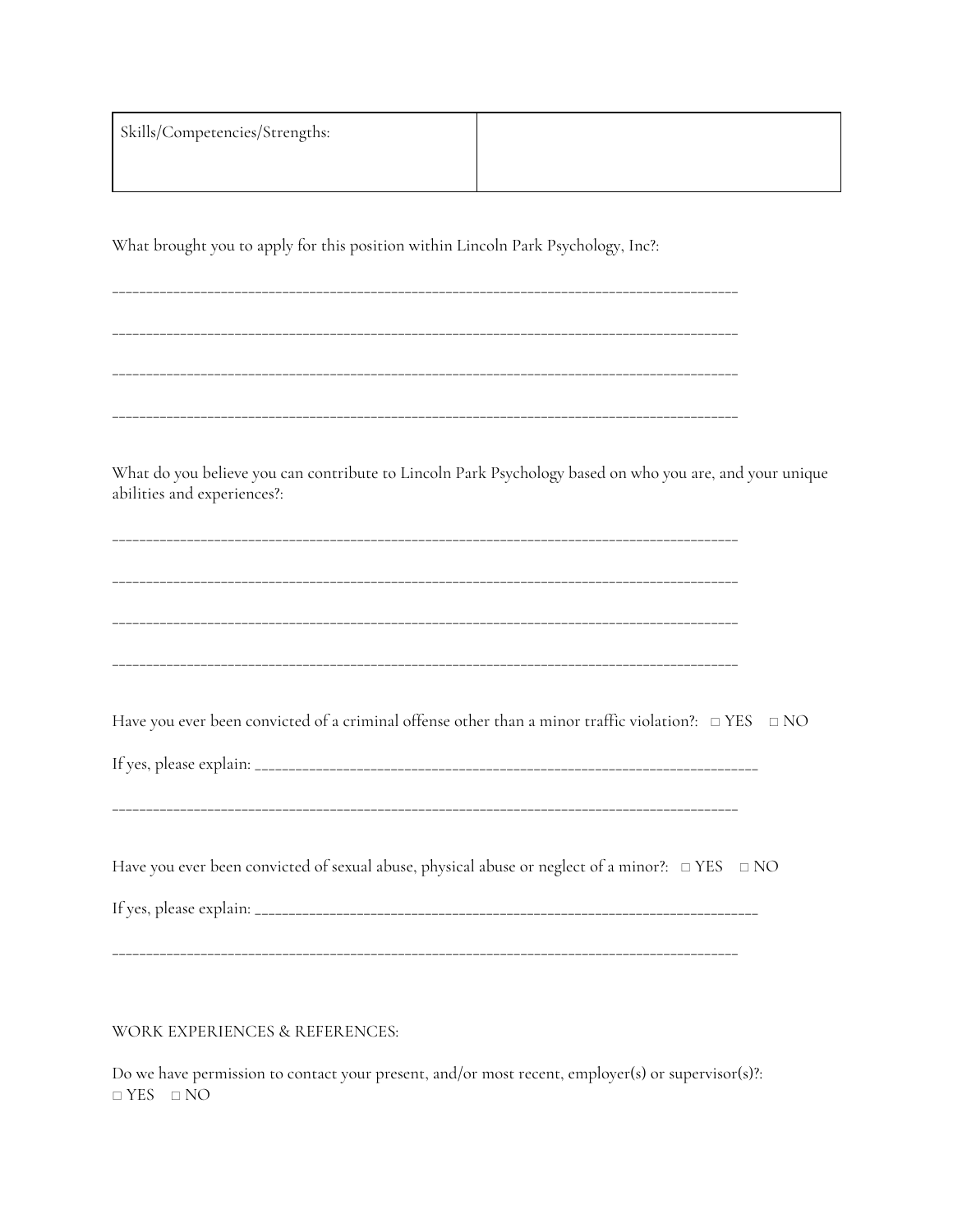If no, please explain: \_\_\_\_\_\_\_\_\_\_\_\_\_\_\_\_\_\_\_\_\_\_\_\_\_\_\_\_\_\_\_\_\_\_\_\_\_\_\_\_\_\_\_\_\_\_\_\_\_\_\_\_\_\_\_\_\_\_\_\_\_\_\_\_\_\_\_\_\_\_\_\_\_\_

#### EMPLOYMENT HISTORY

| Start & End Date | Place of Employment or<br>Training Site | Name of Employer or<br>Supervisor &<br>Title/Position | Phone Number(s) |
|------------------|-----------------------------------------|-------------------------------------------------------|-----------------|
|                  |                                         |                                                       |                 |
|                  |                                         |                                                       |                 |
|                  |                                         |                                                       |                 |
|                  |                                         |                                                       |                 |
|                  |                                         |                                                       |                 |
|                  |                                         |                                                       |                 |

#### PROFESSIONAL REFERENCES

| Name | Relationship | Phone Number |
|------|--------------|--------------|
|      |              |              |
|      |              |              |
|      |              |              |
|      |              |              |